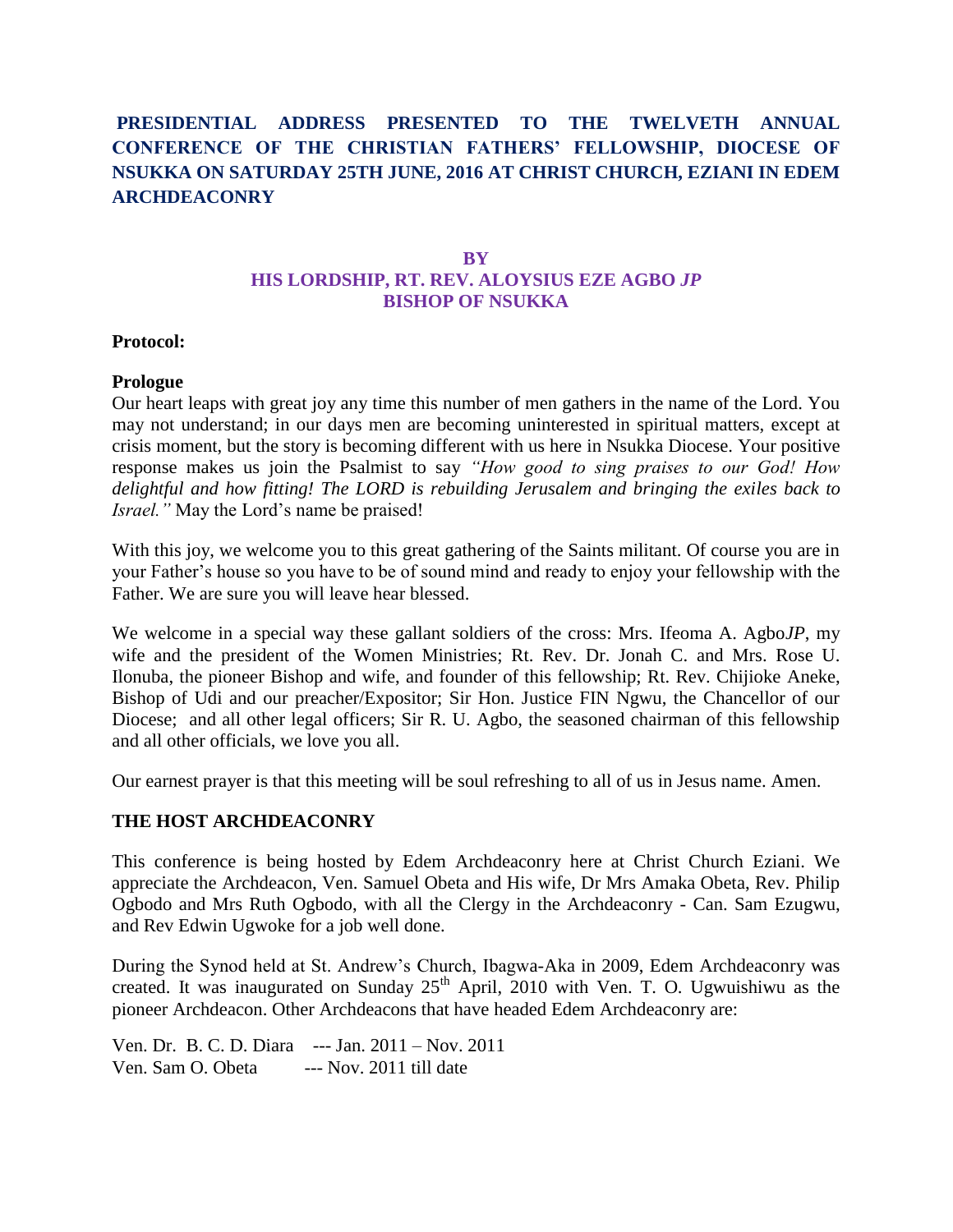This Archdeaconry with Headquarters at St John's church Edem-Ani, is made up of four parishes with 12 Churches namely

| 1. St John's Parish EdemAni made up of           |                                                 |
|--------------------------------------------------|-------------------------------------------------|
| (a) St John's Church Edem-Ani                    | Ven.Samuel O. Obeta<br>and Rev Innocent Nnamani |
| (b) Our Saviour's church Obinagu-Owerre          | Pastor Boniface Israel                          |
| (c) Emmanuel Church Orue                         | <b>Pastor Martins Ezemagu</b>                   |
| 2. Christ Church Eziani Parish made up of        |                                                 |
| (a) Christ church Eziani                         | Rev Philip Ogbodo                               |
| (b) Anglican Church EdemGbu-Gbu                  | Pastor Kingsley Ugwunwoti                       |
| (c) Emmanuel Anglican church Agbani              | Pastor Jonas C Eze                              |
| 3. St Peter's Parish Ozzi-Edem parish made up of |                                                 |
| (a) St Peter's church, Ozzi-Edem                 | Rev Can Samuel Ezugwu                           |
| (b) Mountain Zion church Amenu                   | Pastor Jeremiah Onwurah                         |
| (c) St James church Amudo                        | Pastor Benjamin Ugwuoke                         |
| 4. St Matthew's Parish Akpa-Edem made up         |                                                 |
| (a) <b>S</b> t Matthew's Akpa-Edem               | Rev. Edwin Ugwoke                               |
| (b) All Saints Church, Agu-Amagu                 | Pastor James Eze                                |
| (c) Victory Anglican church Amegu                | local Helper                                    |
|                                                  |                                                 |

## **CHRIST CHURCH EZIANI**

Christ Church Eziani was established on  $4<sup>th</sup>$  Dec. 1932. The first service held on  $4<sup>th</sup>$  December, 1932 was attended by members of St. Bartholomew's church Obimo. The church was known as Christ church Obimo three. During the induction of Anglican Youth Fellowship in 1964, her name was changed to Christ Church Eziani and that became her permanent name.

As the church kept growing from 1932 – 1943, within 1943 to 1945 the Roman Catholic church wanted to usurp the church and take over but the owner of the church through the help of the foundation members fought for the church and their plans were aborted.

By the grace of God, Christ church was inaugurated a parish on  $8<sup>th</sup>$  August, 2009 by us, Rt. Rev. A. E. Agbo, JP, Bishop of Nsukka.

The foundation members of the church were Late Abraham Ugwuidu, Peter Giginna, Michael Ugwuoke, Josiah Ugwuoke, Lazarus Ugwu, and Elder Mathew Ugwu.

## **The church workers:**

1. Francis Nweze (Aguleri) 1932-1935 first church teacher

| 2. Onurah                  |          | 1936 - 1838           | Catechist      |
|----------------------------|----------|-----------------------|----------------|
| 3. Adeue                   | (Awka)   | 1939-1943 Catechist   |                |
| 4. Walter Nwuke            | (Awka)   | 1946 - 1948 Catechist |                |
| 5. Anwunandu E.            | (Awka)   | $1949 - 1950$         |                |
| 6. Nwaorah Benson (Awka)   |          | 1951 -1952            | Catechist      |
| 7. James Ugwuoke (Eziani)  |          | 1953                  | School teacher |
| 8. Vincent Ugwu            | (Amaeze) | 1955-1958             | School teacher |
| 9. Josiah Ugwuoke (Eziani) |          | 1955 - 1958           | School teacher |
| 10. James Ugwuoke (Eziani) |          | 1959 - 1951           | School teacher |
|                            |          |                       |                |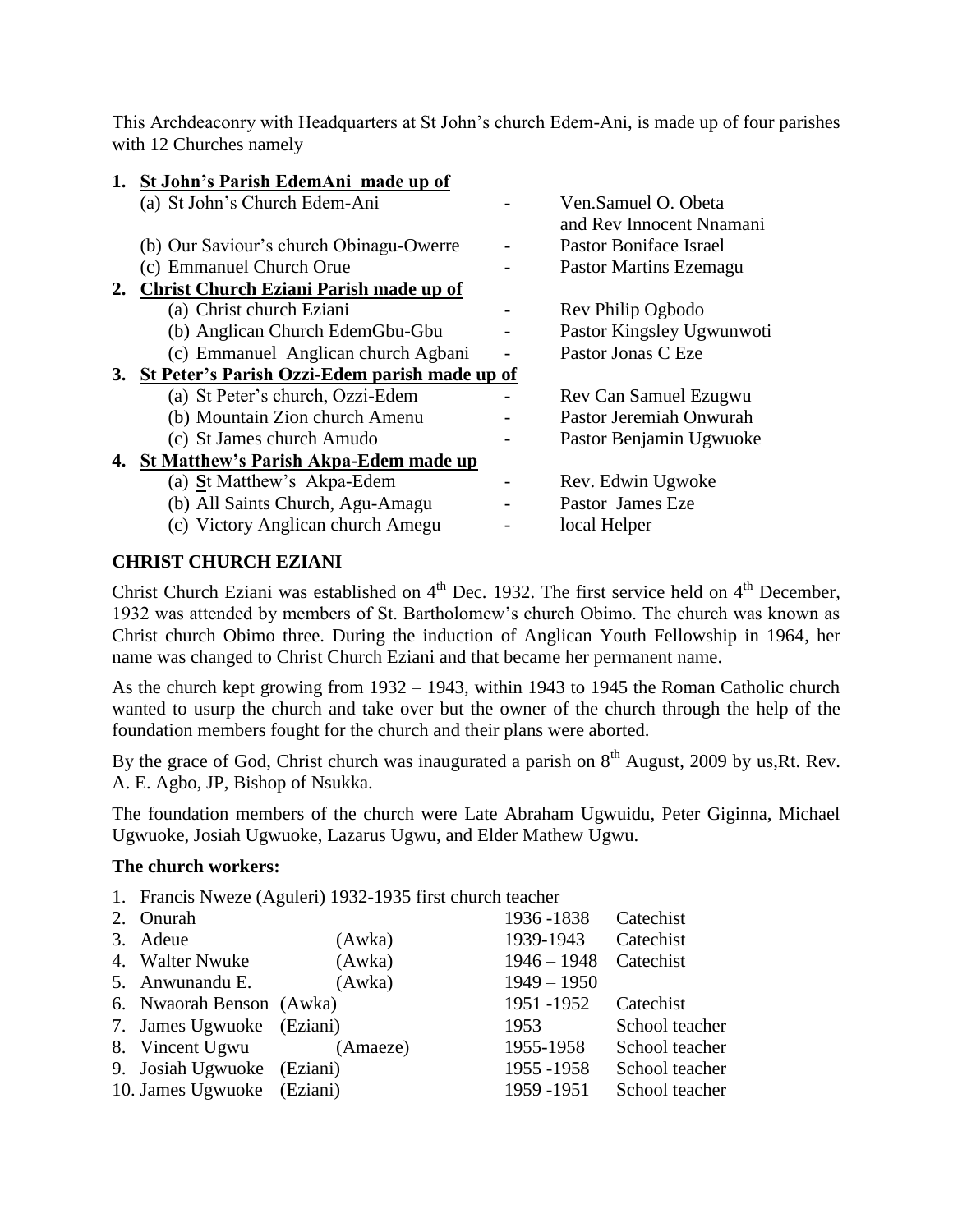| 11. Benjamin Asogwa (Orba)                                                                  | 1962 - 653      | School teacher                     |  |  |  |  |
|---------------------------------------------------------------------------------------------|-----------------|------------------------------------|--|--|--|--|
| 12. Thomas Ugwueze (Ovoko)                                                                  | 1964 - 1965     | Catechist                          |  |  |  |  |
| 13. Stephen Eneje<br>(Opi)                                                                  | $1966 -$        | School teacher                     |  |  |  |  |
| 14. Reuben ikechi<br>(now <i>lgwe</i> )                                                     | 1967-1972       | School teacher                     |  |  |  |  |
| 15. Daniel agbo (Opi)                                                                       | 1973-1974       | School teacher                     |  |  |  |  |
| 16. Samuel Ugwuoke (Eziani)                                                                 | 1974-1977       | Catechist                          |  |  |  |  |
| 17. Christian Eze (Amechienu                                                                | 1978            | Catechist                          |  |  |  |  |
| 18. Philip Okpe (Abbi)                                                                      | 1979            | Catechist                          |  |  |  |  |
| 19. John Onyia (Udi)                                                                        | 1980            | Catechist                          |  |  |  |  |
| 20. James Ugwuoke (Eziani)                                                                  | 1981 -1985      | School teacher                     |  |  |  |  |
| 21. Johnson Ugwuoke (Iheakpu-Akwa)                                                          | 1986 - 1990     | Catechist                          |  |  |  |  |
| 22. Joseph Nwuguru (Imo)                                                                    | 1991-1994       |                                    |  |  |  |  |
| 23. Joseph Agbo (Opi)                                                                       |                 | 1995 Catechist (now Rev. but Late) |  |  |  |  |
| 24. TheophilusOnah (Ibagwa) 1996 ordained in our church and become the 1 <sup>st</sup> Rev. |                 |                                    |  |  |  |  |
| 25. Samson Ene (Udi)                                                                        | 1997            | Catechist (now Rev)                |  |  |  |  |
| 26. Stanley Eze (Amaechienu)                                                                | 1998            | Catechist (now Rev.)               |  |  |  |  |
| 27. Rev. L.N. Eze (Amaechienu)                                                              | 1998            |                                    |  |  |  |  |
| 28. Johnson Ugwu (IheakpuAwka)                                                              | 1999 - 2003     | Catechist                          |  |  |  |  |
| 29. Rev. Canon ChijiokeOnyechi (Abatete)                                                    | 1999 - 2003     | now venerable                      |  |  |  |  |
| 30. Rev. E.C. Agbowo (Opi)                                                                  | 2004            |                                    |  |  |  |  |
| 31. Rev. Ezeja (Ibagwa)                                                                     | 2005 - 2008     |                                    |  |  |  |  |
| 32. Rev. Canon Engr. G. O. Ekupnobi (Obosi)                                                 | 2008 - 2011     | now Venerable                      |  |  |  |  |
| 33. Samuel Eneje (Edem)                                                                     | 2008 - 2009     | <b>Retried Catechist</b>           |  |  |  |  |
| 34. Stephen Ugwu (Neke)                                                                     | 2009 - 2010     | Lay Pastor                         |  |  |  |  |
| 35. Oliver Ajibo (Edem)                                                                     | 2010-2011       | Lay Pastor                         |  |  |  |  |
| 36. Rev Philip Ogbodo (Neke)                                                                | 2011 till date. |                                    |  |  |  |  |

## **OUR RESOURCE PERSON -** *Rt. Rev. Chijioke Augustine Aneke JP*

**Rt. Rev. Augustine Chijioke** is my very close friend. His wisdom and godliness attracted me and he has been so helpful in my ministry. He is invited to speak in this conference because we believe he has a deep insight on the subject matter. And he had made a great sacrifce to be here. Brother, thanks for making yourself available as an instrument in God's hand to bless us. May God bless your ministry.

Bishop Aneke was born on 30th March, 1960 and he is the first son to Late Mr. Titus Chikwendu Aneke and Mrs. Alice Izukanchi Aneke (Nee Onyia) of Akaagbani Umunugwo Obioma in Udi L.G.A, Enugu State.

He had his education career between 1965 and 1987 in the following schools: St. Andrew's Church Primary School, Odakpu Onitsha, St. Luke's Church Primary School Ogui, Enugu, Christ High School Aborand Institute of Management and Technology Enugu.

In 1987, he accepted Jesus as his Lord and Master. It was on the 24th December 1987 through the Christmas Message of the first Bishop of Enugu Diocese, Rt. Rev. G. N. Otubelu.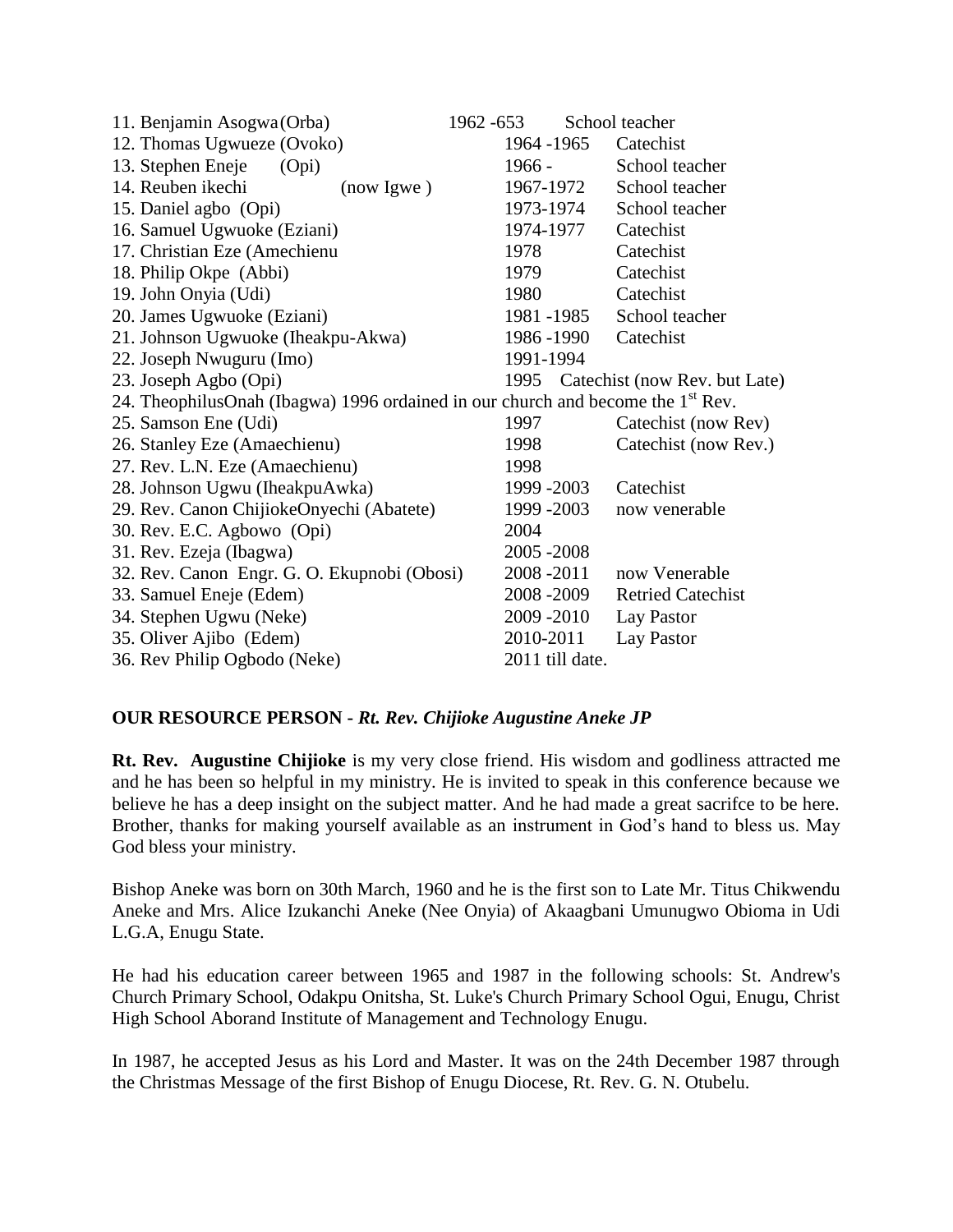He was called to Full Time Ministry in 1989. He was made a Deacon on the 4th July 1993, and priested on 10th July, 1994 by Rt. Rev. G. N. Otubelu.

In 2005, he was preferred Canon by Rt. Rev. Dr. Amos A. Madu,and on 28th May 2006, the Bishop also appointed him an Archdeacon.

He was elected Bishop on November 12, 2008. On January 11, 2009 they were consecrated Bishops (thirteen of them) at All Saints Cathedral Church Ughelli in Delta State, Nigeria. On January 14, 2009 Bishop Chijioke was enthroned and installed the first Bishop of the Diocese of Udi.

Rt. Rev. Chijioke Aneke is married, to his amiable wife, Mrs. Comfort Aneke (Nee Agbo) on 28th May 1994 at All Saints Church, G.R.A. Enugu by Rt. Rev. G. N. Otubelu. The marriage is blessed with four children: Titus Jr, Mary, Victoria and Evangeline.

## **ACTIVITIES OF THE CFF**

## 1. **2015 CHRISTIAN FATHERS FELLOWSHIP (CFF) ANNUAL CONFERENCE**

The conference was held at Emmanuel Church, Alor-Uno. It was a huge success, not for the money realized but the spiritual reawakening and revival of the faith of our Fathers in all the participants. We thank God for His servant, Rt. Rev. Henry Okeke who was our expositor/speaker. We understood clearly what the Christian Faith is and the demand it makes on us. We yielded to God and renewed our commitment to holding fast the faith of our fathers and handing it down to our decendants.

We use this opportunity to appreciate the clergy and lay people of Alor-Uno Archdeaconry for hosting us well. May God reward you in Jesus name. Amen. We also appreciate other resource persons during the conference like Dr. ObumnemeAnyim of UNTH, ItukuOzalla.

## **2016 PRAYER CONVOCATION**

This was held on  $16<sup>th</sup>$  January, 2016 at St. Paul's Cathedral, Nsukka using the Diocesan theme, "I will do a new thing" (Isaiah 43:18-19). It was indeed soul refreshing and life transforming. We thank God for the instruments he used. Over 300 men (clergy and lay) were in attendance.

## 2. **PROJECTS**

## (a) **Anglican churchOjor, Uzo-Uwani**

The CFF Anglican church, Ojor in Uzo-UwaniL.G.A has reached roofing level. By the grace of God, after the 2016 Annual conference, work on the roofing will start.

#### (b) **Benedictius Petroleum Ltd.**

The mini-mart building has been roofed. Plans are on to do the flooring of the whole compound and also lay the conduit electric pipes for the electrical installation. The work is on-going.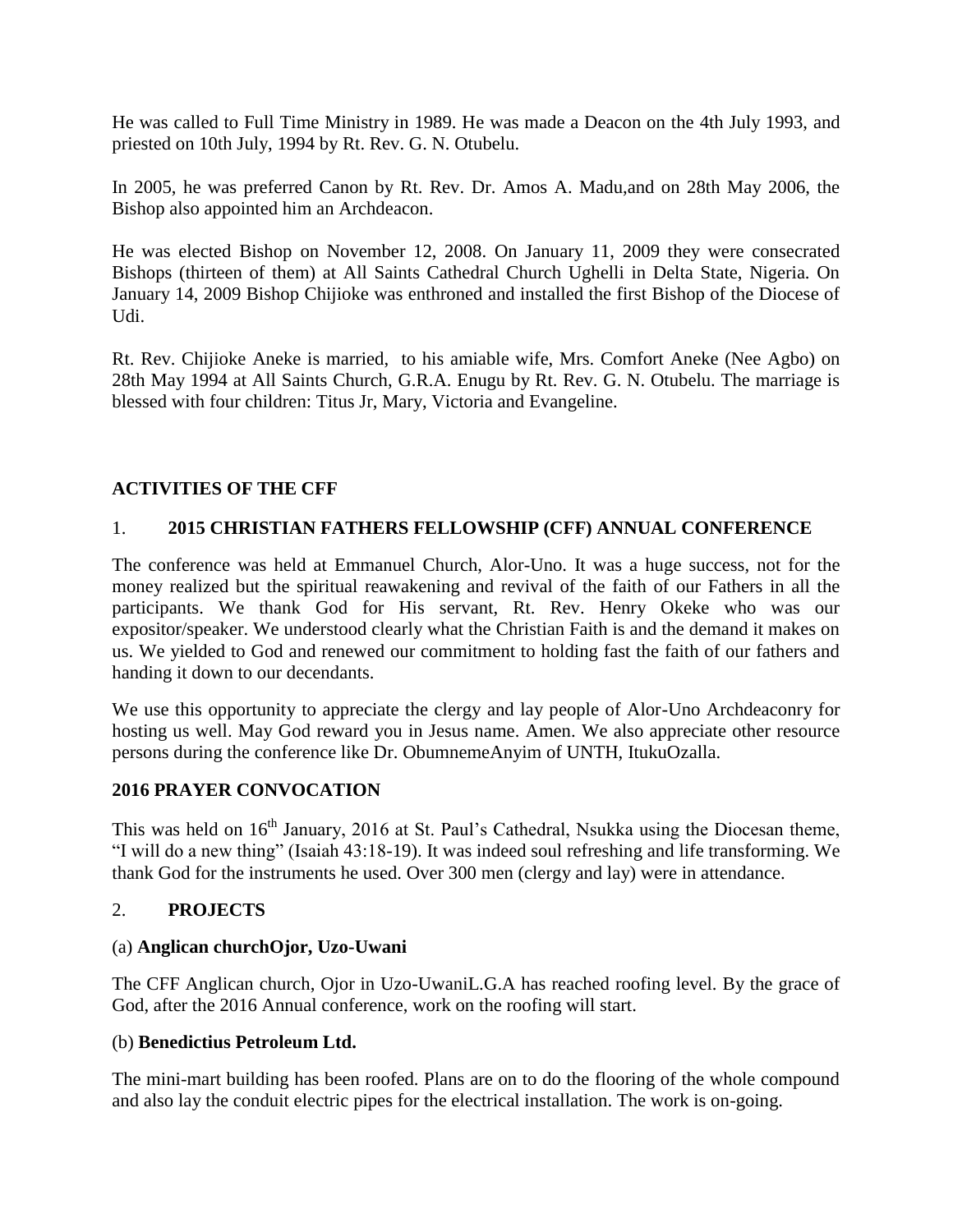(c) The fellowship has employed a full time clerk by name, Miss Nnenna Eze, who is now working at the Diocesan Secretariat in the liaison office and there are plans to procure desk top computer and all the necessary accessories for her to work effectively and efficiently.

To God be the glory!

Change of name. The Church of Nigeria has directed that for uniformity, all the men organizations will from now be known and addressed as CHRISTIAN MEN'S FELLOWSHIP CMF. In compliance with that directive, we hereby change our name from Christian Fathers'Fellowship (CFF)to CHRISTIAN MEN'S FELLOWSHIP (CMF).

## **THEME: CHRISTIAN FAITH AND CULTURE**

Text: 2 Cor. 6:14-18.

*Be ye not unequally yoked together with unbelievers: for what fellowship hath righteousness with unrighteousness? and what communion hath light with darkness? And what concord hath Christ with Belial? or what part hath he that believeth with an infidel? And what agreement hath the temple of God with idols? for ye are the temple of the living God; as God hath said, I will dwell in them, and walk in them; and I will be their God, and they shall be my people. Wherefore come out from among them, and be ye separate, saith the Lord, and touch not the unclean thing; and I will receive you, And will be a Father unto you, and ye shall be my sons and daughters, saith the Lord Almighty*.

## **INTRODUCTION**

In our 2013 conference, when we were considering "The Ancient Paths" as our theme, we observed seven things that marked out our forebears as follows:

- 1. Truthfulness
- 2. Faith
- 3. Rejection of Idolatry
- 4. Total abstinence from all heathenic cultural practices
- 5. Evangelicalism
- 6. Godly family life
- 7. Love and unity especially among members.

The impact of the message of that conference helped us to see the need for a further study of these marks. So it was decided that each of these marks will form our conference theme for the subsequent conferences. On this arrangement, we have looked at;

- Rejection of Idolatry under the theme- "The First Commandment"
- $\triangleright$  Faith under the theme- "The Faith of our Fathers"

Therefore we are led to take as our theme for this year - Christian Faith and culture, as we consider one of the marks of our heros past, - rejection of all ungodly cultural practices. We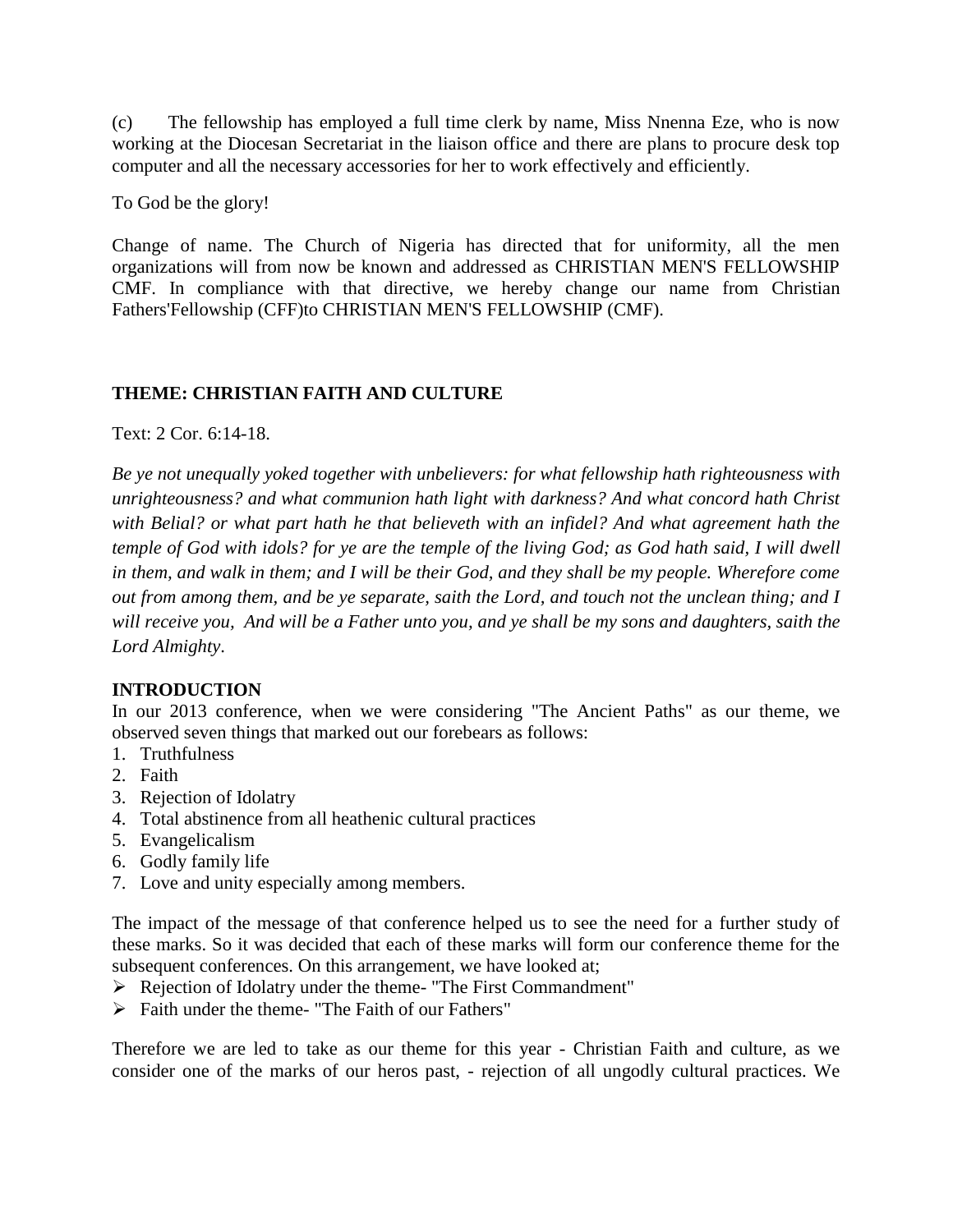considered this theme very apt, as we are living in a time that has witnessed a great quest for cultural revival, fight for ethnic cleansing, and agitation for cultural identity.

With the great influx of civilization and modernism into the African continent, there is now an understandable growing agitation by the Africans to preserve their culture from total erosion and eventual extinction. The Christian community is not out of this agitation, especially considering the inroads of westernization that apparently occasion value erosion on the pretext of moral relativism and promotion of international human rights.

That crusade for cultural revival is not out of place in the light of the inherent meaning of culture as the acceptable way of life, beliefs, customs, arts and behaviour of a people. In other words, a people without culture is a people without identity. So, the quest for identity retainership in an ever changing world is a quest founded in wisdom.

However, as wonderful as it sounds that culture gives a people their identity, we must be careful of the type of identy tag our culture has placed on us.

A story was told of a final year student of a theological college, who came from a community with a type of snake as their totem. One afternoon as he was having his lunch, there was a shout outside that attracted him and other students. On rushing out to know what was going on, behold it was a snake that the other student saw and was killing it. When this final year student discovered that the snake being killed is their totem, he was furious and bounced on the student that killed the snake, demanding from him why he should kill his " Nna Nna". Thank God, other students that gathered there were all against him.

Obviously, there are doubts, both consciously and unconsciously, as to the universality of the Christian Faith. Some are beginning to see it as an alien invasion to their culture. Even the educated Christians join to ask;why should Africa give up its religious identities to the advantage of a religion whose proclamation and implantation in retrospect appear to not a few to be only another self-alienating aspect of the colonialism imposed upon them?

They no longer see the history of worldwide mission as the history of the diffusion of liberating truth and love, but as a history of alienation and violation. The new consciousness expressed here demands that Christians consider radically who they are and who they are not, what they believe and what they do not believe, what they have to give and what is not theirs to give.

Within the scope and time of this address, we can only attempt a small part of the theme, which will at least arouse our interest on the theme for futher study and as oportunity to take a definite decision to be on the Lord's side. The design and also the desire of the address is to consider the right and capacity of Christian faith to communicate itself to other cultures, to assimilate them and to impart itself to them.

In the light of the above premise, we shall now go into the details of the message of our theme focusing on the following:

- $\checkmark$  Brief reflection on our text.
- $\checkmark$  Know this: an insight to some issues on our theme.
- $\checkmark$  A look at some cultural practices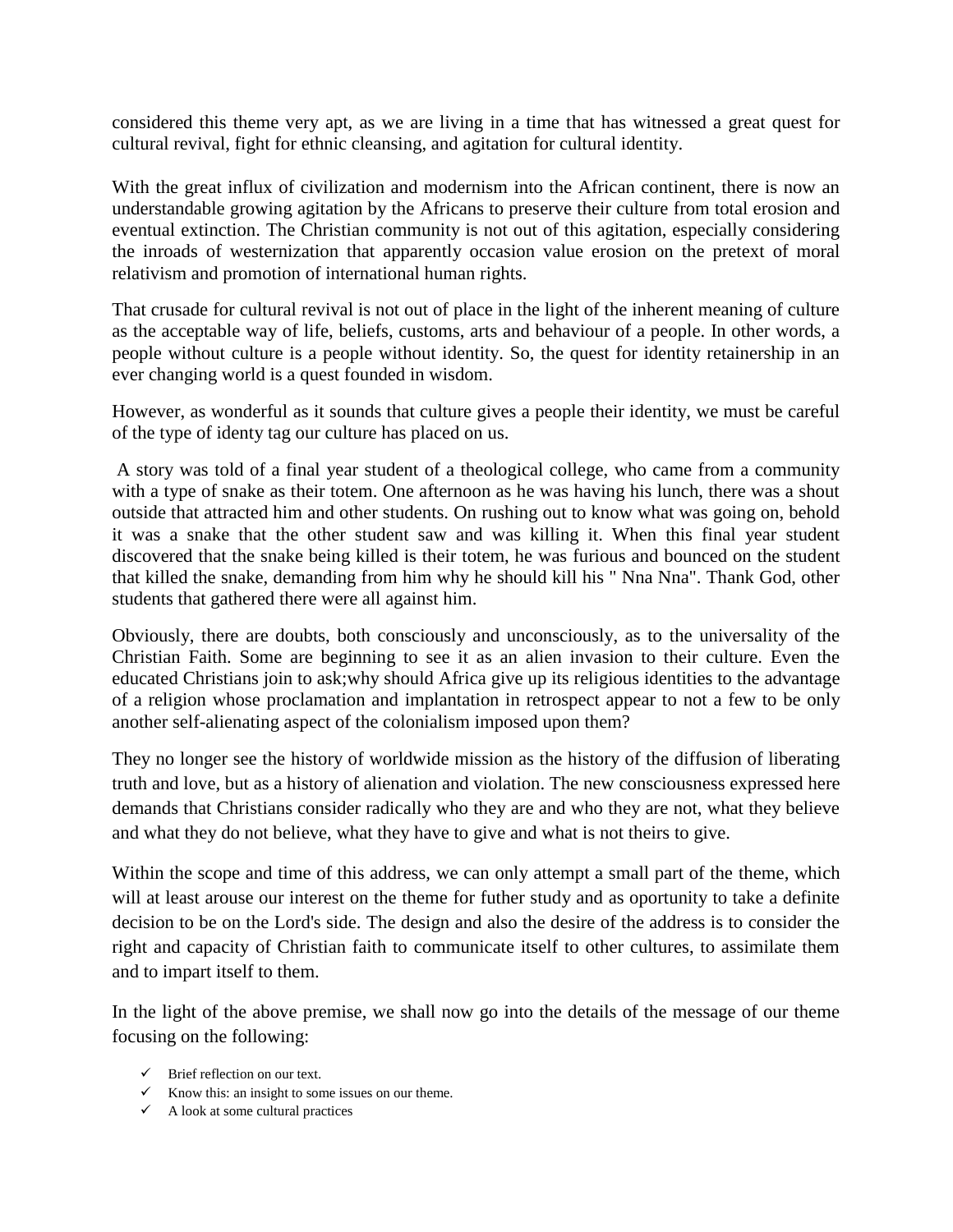## **THE THEME TEXT**

*Do not be unequally yoked with unbelievers. For what fellowship has righteousness with lawlessness? And what communion has light with darkness? And what accord has Christ with Belial? Or what part has a believer with an unbeliever? And what agreement has the temple of God with idols? For you are the temple of the living God. As God has said, I will dwell in them, and walk among them, I will be their God and they shall be my people. Therefore, come out from among them and be separate, says the Lord. Do not touch what is unclean, and I will receive you. I will be a Father to you, and you shall be My sons and daughters, says the Lord Almighty.*  **2 Corinthians 6:14-18**

I think the best way to understand this passage, especially as it relates to our theme,"Christian Faith and Culture" is to first of all look at the first recipients of the letter, the Corinthians.

This lettter was written to the believers in Conrith. At the time of writing this letter, around AD 55, Corinth was a strategic port city with great influence and exposure to the rest of the Roman Empire. Other insights into a better knowledge of the city of Corinth are:

- Great commercial city where objects of luxury were found. Someone calls Corinth vanity fair of the ancient world.
- Corinth hosts Isthmian Games which is second only to the Olympics.
- Corinth has the temple of Aphrodite with 1000 priestesses who were sacred prostitutes.
- Corinth was a byword for evil living drunkenness and immorality.

It is only in light of this "Corinthian Culture" that the sternness of the passage is made understable.

The key words in the text are:

- $\triangleright$  Do not be Unequally yoked
- $\triangleright$  Come out from among them.

The Greek word for "unequally yoked with unbelievers" is not found elsewhere, but has certain Old Testament picture behind the meaning. In saying this Paul was urging the Corinthian believers not to be joined to unbelievers in a strange yoke. In Deuteronomy 22:10; God had said 'You shall not plough with an ox and a donkey yoked together.' The message is this: There are certain things which are fundamentally incompatible and which were never meant to be brought together. It is impossible for the purity of the Christian and the pollution of the idol- worshippers to come to an agreement.

Come out from among them, is the second key word of our text. It was meant to challenge the Corinthian Christians to keep themselves free from the contamination of the world around them. Though, come out of them here may not mean creating another world where only christians should live here on earth, as he had explained in his earlier letter, (1Cor.59-10); Paul insists that there are certain things that are not possible for one to do and also remain a christian. There are things from which every Christian must get out.

Israel's history of faith begins with the call to Abraham: "Go from your country and your kindred and your father's house" (Gn, 12:1); it begins with a cultural break. Such a break with its own antecedent history, such a going forth, will always stand at the beginning of a new hour of the history of faith. But this new beginning reveals itself to be a healing power which creates a new center and which designs to draw to itself everything truly human, everything truly godly. "I,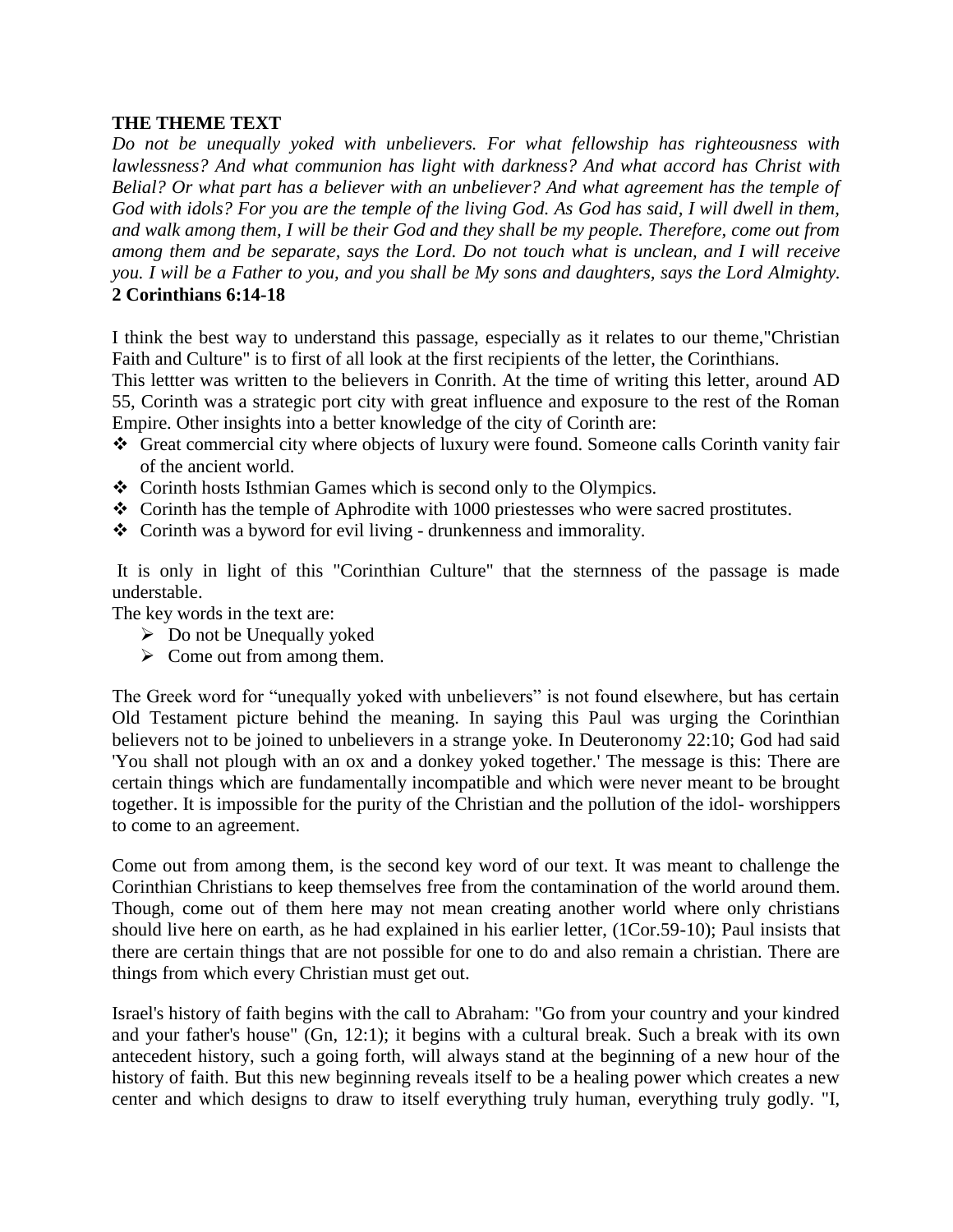when I am lifted up from the earth, will draw all men to myself" (Jn. 12:31)—these words of the risen Lord also apply here. The cross is first of all break, expulsion, elevation away from the earth, but precisely thereby it becomes a new center of magnetic pull, drawing world history upward and becoming a gathering of the divided.

Whoever joins the church must be aware that he is entering a cultural subject with its own historically developed and multi-tiered inter-culturality. One cannot become a Christian apart from a certain exodus, a break from one's previous life in all its aspects.

Our towns and villages are lithered with gods and goddesses. Some social activities are institutes of the idols. Example of such are masquerading, some parts of funeral/burial rites, marital rites, festivals, etc. Disappointedly, many church members claim to have nothing to do with idols yet they cherish, propagate, practice and defend these institutions of the gods/goddess of their various communities. It is obvious that some christians who champion cultural revival and continuity are ignorant of the foundation, content, reasons behind what they are fighting for. It is indeed very painful that some Christian fathers are architects to the continued existence of masquerades, strange burial rites, osu caste system, strange dances that promote nudity, worship of idols, intimidating and oppressing regulations that deny people freedom of movement and worship, etc.

Ironically, we don't see people fighting to recover those aspects of our culture that promote development, unity, peace and righteousness, such as:

- $\star$  chastity
- $\star$  Respect and honour to elders and leaders,
- $\star$  Industry and hard work,
- $\star$  Hospitality,
- $\star$  Brotherliness,
- $\star$  Sanctity of Life.
- $\star$  Traditional language
- $\star$  Traditional food.

# **The Needed Understanding on Culture**

1) **Christian Universality:** In his last words, the risen Lord sends his apostles to the ends of the earth: "Go therefore and make disciples of all nations; baptize them ... and teach them everything I have commanded you (Mt. 28:19f; cf. Acts 1:8).

Christianity entered the world conscious of a universal mission. From the first, the followers of Jesus Christ recognized their duty to pass on their faith to all men. They saw in the faith a good which did not belong to them alone, but one to which all had a claim. It would have been disloyal not to carry what had been given to them to the farthest corners of the earth.

Christian Mission is perceived as the obligatory transmission of what was intended for everyone and which everyone needed.

2) **Truth enmancipates culture:** Man's real poverty is the darkness to truth. This darkness falsifies our actions and puts us against one another, precisely because we are tainted, alienated from ourselves, cut off from the ground of our being, which is God.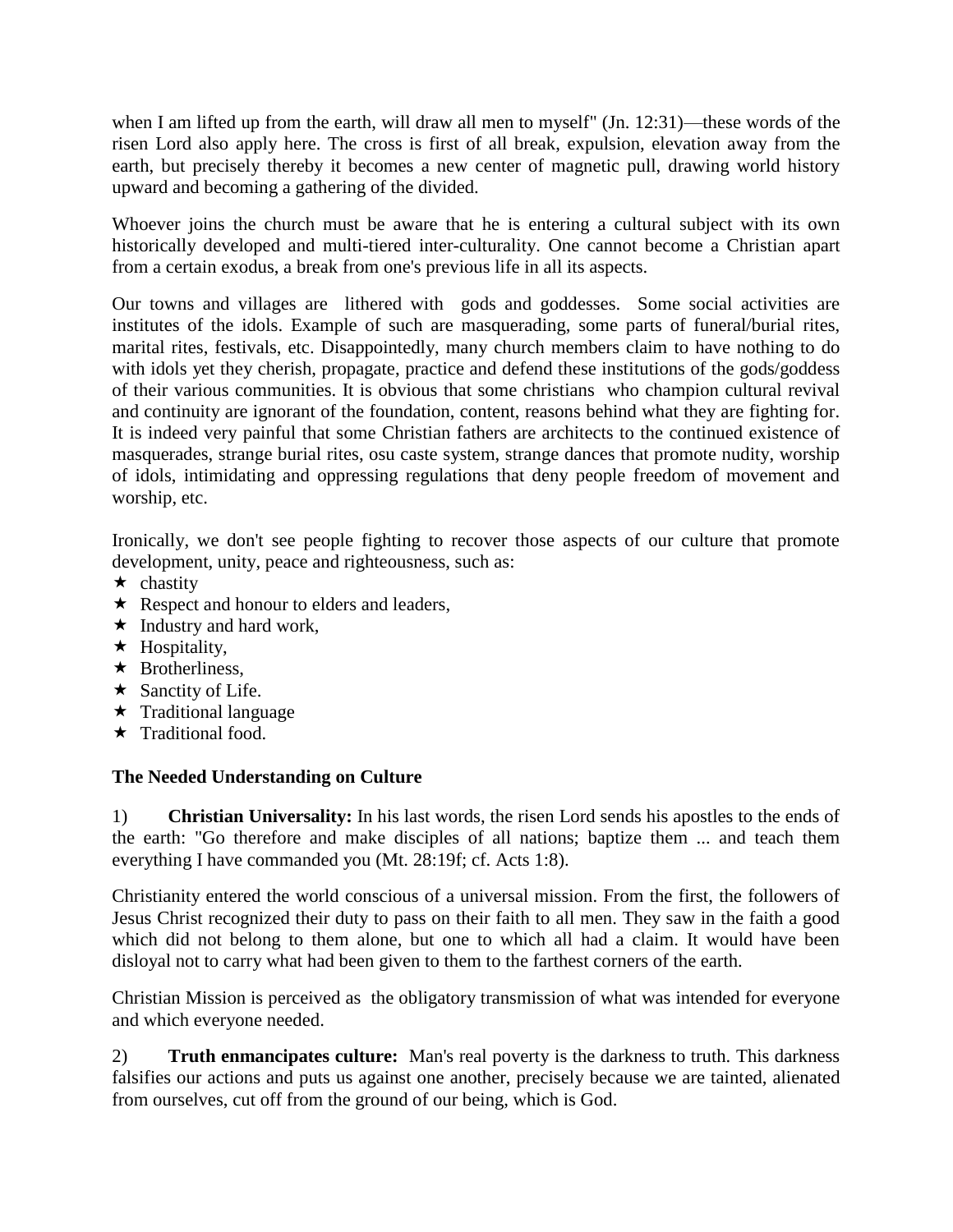The communication of truth brings deliverance from alienation and division. It illumines the universal standard which does no violence to any culture but leads each to its own center, since each culture is finally the expectation of truth.

This is the great mandate with which Christian faith came into the world; it underlies the inner obligation to send all peoples to the school of Jesus because he is truth in person and thus the way of mankind.

3) **Religion is the heart of every culture:**In all known historical cultures, religion is the essential element of culture, indeed it is its determining core. It is religion which determines the structure of values and thereby forms its inner logic.

But if this is the case, inculturation of the Christian faith in other cultures appears all the more difficult. For it is difficult to see how a culture, living and breathing the religion with which it is interwoven, can be transplanted into another religion without both of them going to ruin. If you remove from a culture its own religion which begets it, then you rob it of its heart. Should you implant in it a new heart, the Christian heart, it seems inescapable that the organism which is not ordered to it will reject the foreign body. A positive outcome of the operation is hard to envision.

4) **Culture that can stand the test of time:**The sign of a high culture is its openness, its capacity to give and receive, its power to develop, to allow itself to be purified and become more conformed to truth and to man.

5) **Cultural Dynamism:** The crisis of a culture ensues then when the culture is no longer able to bring the wisdom of the ancients into a convincing connection to new, critical knowledge. In such a case, inherited truth becomes questionable; what was once truth becomes mere habit and loses its vitality.An understanding that established a culture can become obsolete.

Society marches onward, and therefore culture also has to do with history. On its journey through time, culture develops through its encounter with new reality and the arrival of new insights.

6) **Cultural Diffusion: C**ultures can meet and intermingle. An individual culture does not just live its own experience of God, world and man. Rather, by necessity it encounters on its way and must come to terms with other cultures with their typically different experiences.

Hence, to the extent to which it is open or closed, internally broad or narrow, a culture comes to deepen and refine its own insights and values. This can lead to a profound evolution of its earlier cultural configuration, and such a transformation cannot be seen as alienation or violation.

7) **Inter-culturality or Infiltration:** We should not be speaking of inculturation but of the meeting of cultures which can be called inter-culturality. Inculturation presumes that a faith stripped of culture is transplanted into a religiously indifferent culture whereby two subjects, formally unknown to each other, meet and fuse. But such a notion is first of all artificial and unrealistic. Only if all cultures are potentially universal and open to each other can interculturality lead to flourishing new forms.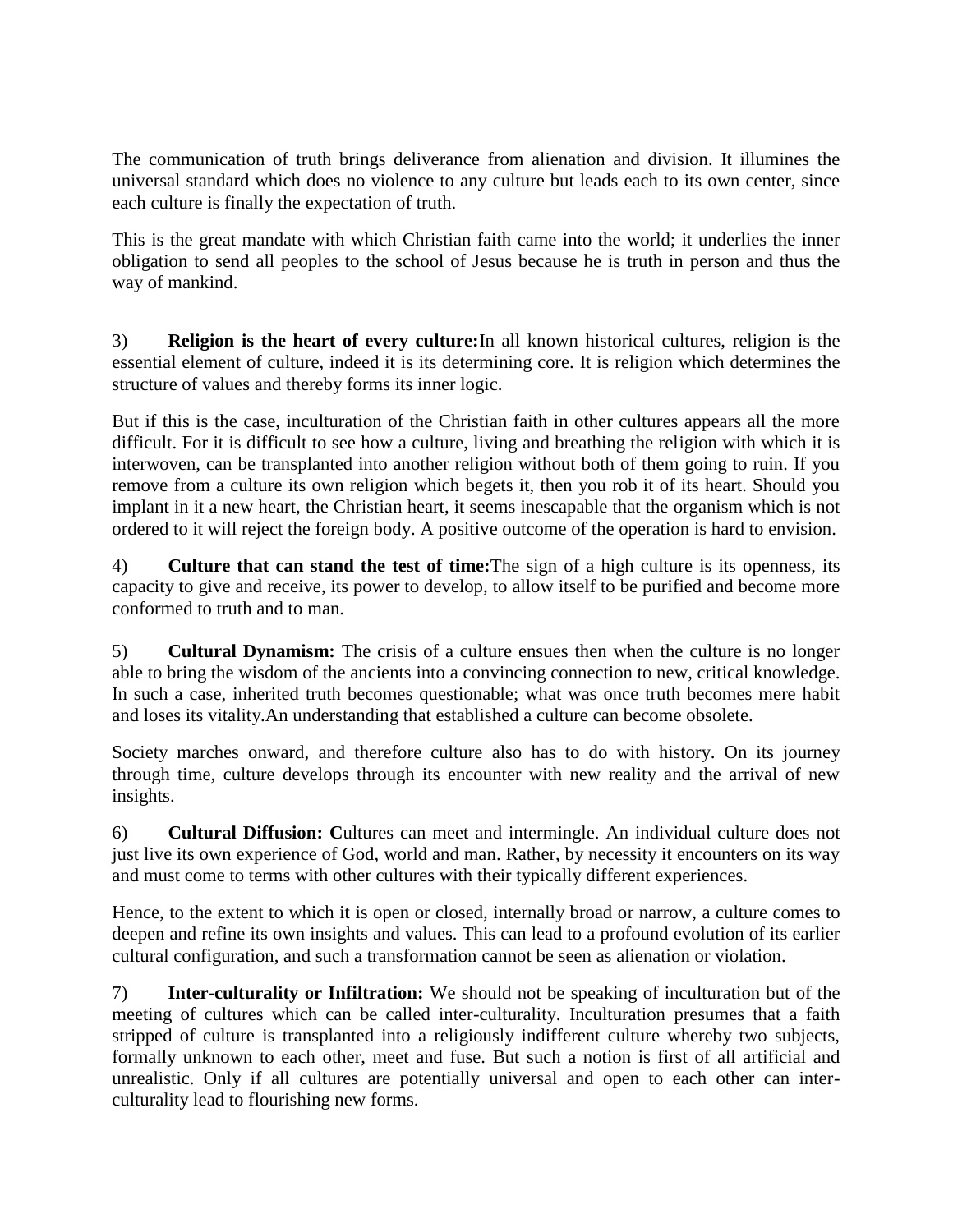8) **The Standard Culture:** We must state that Christian faith itself is culture. There is no such thing as naked faith or mere religion. Simply stated, insofar as Christian faith tells man who he is and how he should begin being human, faith creates culture; faith is itself culture. Faith's word is not an abstraction; it is one which has matured through a long history and through intercultural mingling in which it formed an entire structure of life, the interaction of man with himself, his neighbour, the world and God. This means too that Christian faith is its own subject, a living and cultural community which we call the (people of God).

## **AREAS OF OUR CULTURE CALLING FOR REFORMATION**

## **The culture of masquerading**

The bedrock of the African Traditional Religion is the strong belief in the inseparable relationship between the living, the dead and the unborn. That, if you like, is the 'Trinity' of African Traditional Religion. That belief is the basic foundation upon which most African traditions and cultures emanate from. It is this belief that underlies the concept of masquerading, burial rites, Traditional Stools etc.

Within Nsukka we have such Masquerades as Akatakpa, Omaba and Odo.There is an unwritten but rigid calendar that guide the seasons when each masquerade should appear. For instance, *akatakpa* masquerades usually come out every season of the New Yam Festival. While there may be some diferrences in operation of these masquerades from community to community, they are essentialy the same in nature and purpose. Most communities in Nsukka land call the Festival *Onwa Esa* (The Seventh Month). *Onwa Esa* is a celebration of the arrival of the New Yam for the year. This is usually between July and August of the English calendar. The actual feast is a 2 day celebration followed by several weeks of masquerading.

The masquerading is a mark of acceptance of the worship of the *Onwa Esa* celebration, (symbolizing the spirits of the ancestors that were just worshipped) will come out to 'celebrate' with the living in the feast of New Yam. So all Masquerades at least in Igbo culture are spirits who have come from the land of the dead to interact with the living. That is the ideology of *akatakpa,Omabe, Odo and others.*

There is nothing wrong in a community celebrating one thing or the other, depending on the mode and motive of the celebration. But every cultural practice must be assessed by the belief behind it. . And it is very worrisome that even some supposed Christians now see masquerades as mere fun! It is not true. Some educated so-called Christians see masquerades as a cultural heritage that must be preserved; and so even in the developed country like the United States of America, some Africans use the guise of human right to wear masquerades without a clear understanding of the ideological foundation upon which those masquerades stand.

Some of the present vanguards and preachers of masquerades are ignorant of the concrete reality of idolatry as the basis of masquerading but the truth still remains that the above set out ideology is the undertone of masquerading, and we should be on our guard.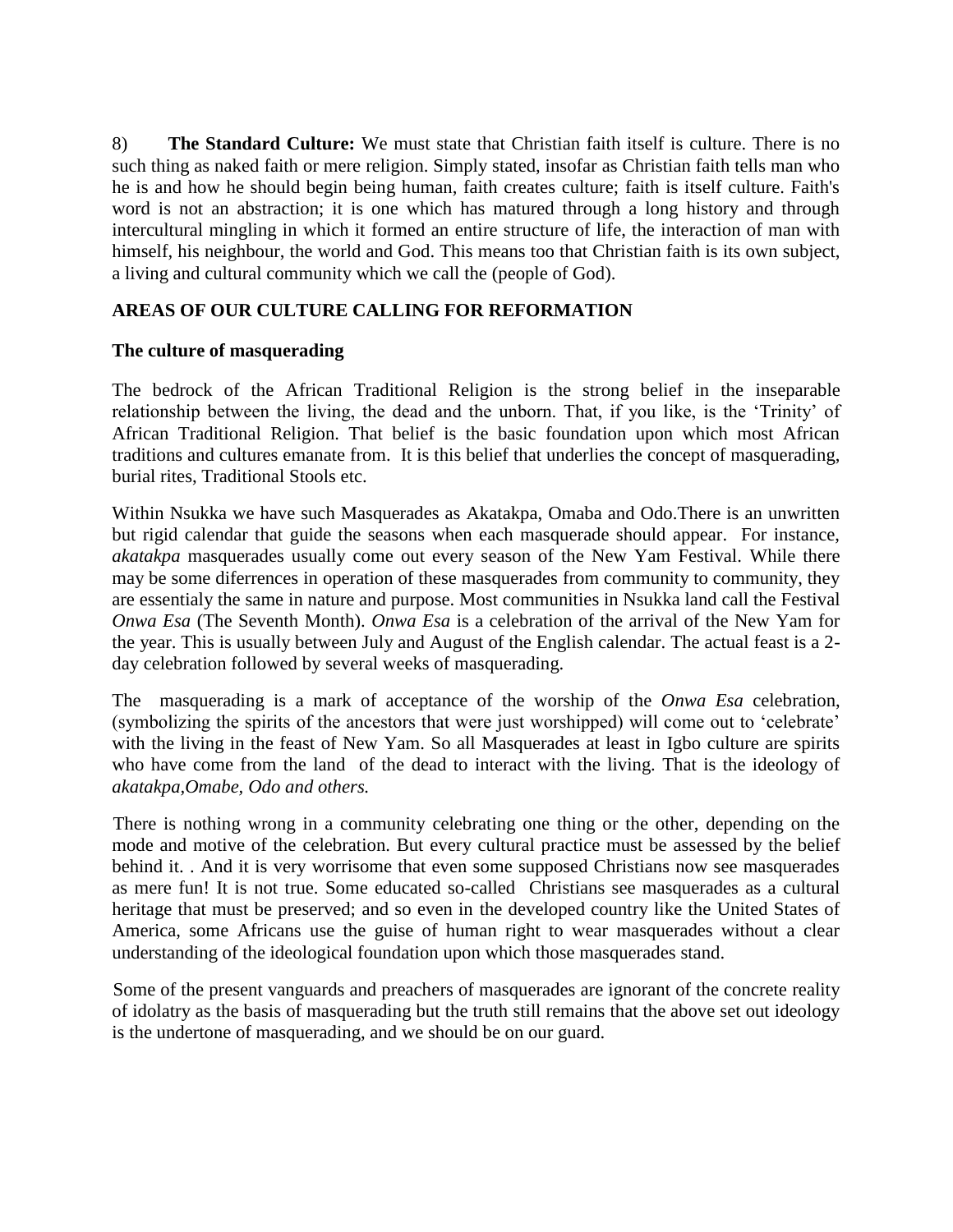The Feast of New Yam and the Feast of Harvest can still be celebrated by villages and communities in a godly way so that there would be no need for masquerades. It can be a season of communal thanksgiving and worship to the Almighty God; a season of gospel outreaches, community prayers for success and development. The Head of villages and communities especially the Christians, can decide to turn the *Onwa Esa* and *Egba Omabe* to seasons of harvest of souls, and by so doing, there will still be custom but with the flavour of Christ.

## **The Culture of Burial**

In the African Traditional Religion, some deaths are regarded as 'good' death, while others are regarded as 'bad' death. A man or woman who dies a natural death at a good old age is said to have died a 'good' death. This type of death is marked by a befitting burial based on strong belief that there is an inseparable relationship between the living, the dead and the unborn.

In order to mark the burial of a man who died a 'good' death, he was usually buried with human heads – those who would 'accompany' the deceased to the land of the dead. That was the philosophy of burying human beings with human heads. A premature death is not given such befitting burial because it is regarded to be a 'bad' death.

The advent of Christianity and the force of the gospel gradually phased away the concept of burying a man with human heads, at least in Igbo land. The elders thought of the nearest, biggest domestic animal that will be used to bury someone who dies a 'good' death. The thought gave birth to the use of native cow in burial ceremonies in Igbo land.

Therefore, the philosophy of burial in the African Traditional Religion is the concept of a befitting 'send forth' of the deceased by the living into the land of spirits where the deceased would be poised to 'bless' the living. All other idolatrous practices during burial actually hinge on this philosophy.

In the light of the above, what should be our attitude to burial? The word of God is clear on the fate of the dead in Christ and how believers should mourn. The dead believer goes to be with the Lord; and our mourning should not be like those who have no hope. Therefore, the idea of wealth exhibition and idol worship during burial should be far from believers. The time of burial should be a good time to celebrate the resurrection of our Lord Jesus Christ and remind the living the temporal nature of life and as such prepare them for their place in eternity through the gospel. This is a clarion call on us all.

## **The culture of marriage**

Marriage is another means of culture expression. And sincerely speaking, the Igbos have a good marriage system that is almost in extinction on the pretext of civilization. The different marriage stages have solid moral and cultural values. These days, young people can even marry who they are not abreast with their family traits, all in the name of civilization and love for the fiancée. Young people now marry without a structured discipleship into the family life and what that life demands.

Marriage these days has been derogated to mere charade and funfair! In the beginning, it was not so. This is an urgent call to revive those treasures of values in our marriage custom and quickly expunge unwholesome practices in our marriage culture.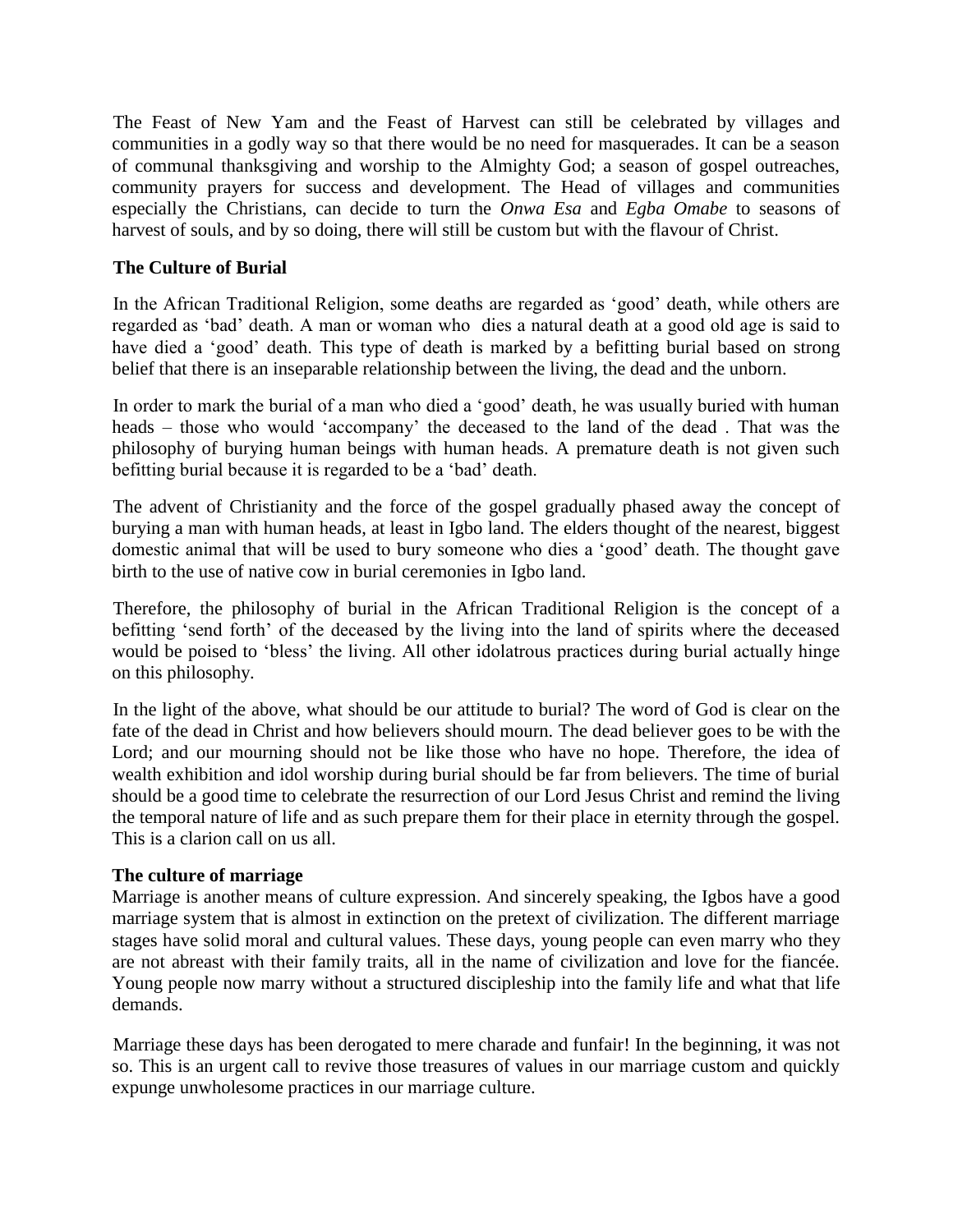## **The culture of Age grade and dressing**

*Whether therefore ye eat, or drink, or whatsoever ye do, do all to the glory of God* - 1 Cor. 10:31

The cultures of age grade, cultural dance and dressing are gradually fading away from our social system. The philosophy of Age Grade is the spirit of the contemporary Old Boys Association of schools. The Age Grade of a community is supposed to be a pressure group that engineers the social development of the community. That spirit is worthy of urgent revival. Age Group is derogating to a mere gathering of drunks and oral fighters. This is wrong. The Christian men should take hold of that Group and ensure that the community the Banner of Christ is held high in that Group.

Our culture of dressing speaks chastity (for the women), identity, dignity, reverence, majesty, royalty and glory. These values should be revived. The tide of moral apostasy and culture devaluation is eating deep into the fabrics of our treasured culture of dressing. Christians should be on the guard. The ideology of so-called modern dressing is nudity, irresponsibleness and lawlessness. Christian parents should entrench the culture of good dressing in the children. Admitted that schools once in a while do what they call Cultural Day, during which they exhibit cultures in dressing. That is alright and should be encouraged, but the more effective approach is the domestic approach of Christian parents inculcating in the children, emphasizing the moral values attached to the dressing – doing all to the glory of God

Before we conclude, let us draw our attention to the current spat of inter and intra community clashes, miriads of disputes and litigation among individuals, organizations or institutions either for land, inheritance, or other civic right. Some are political while others are even religious or cultural. My concern is that most of these crisis are between Christians and in some quarters among Anglicans in the same Church. This is an error. It is an abomination. It is a taboo. Our culture clearly stated how we should live. As a reminder, listen to these eternal words of truth:

*I therefore, the prisoner of the Lord, beseech you that ye walk worthy of the vocation wherewith ye are called, With all lowliness and meekness, with longsuffering, forbearing one another in love; Endeavouring to keep the unity of the Spirit in the bond of peace.Eph.41-3*

*If it be possible, as much as lieth in you, live peaceably with all men. Rom. 12:18*

*Let all bitterness, and wrath, and anger, and clamour, and evil speaking, be put away from you, with all malice: And be ye kind one to another, tenderhearted, forgiving one another, even as God for Christ's sake hath forgiven you. Eph.4:31-32*

*If a man say, I love God, and hateth his brother, he is a liar: for he that loveth not his brother whom he hath seen, how can he love God whom he hath not seen? 1Jn.4:20*

*This I say therefore, and testify in the Lord, that ye henceforth walk not as other Gentiles walk, in the vanity of their mind, Having the understanding darkened, being alienated from the life of God through the ignorance that is in them, because of the blindness of their heart: Who being past feeling*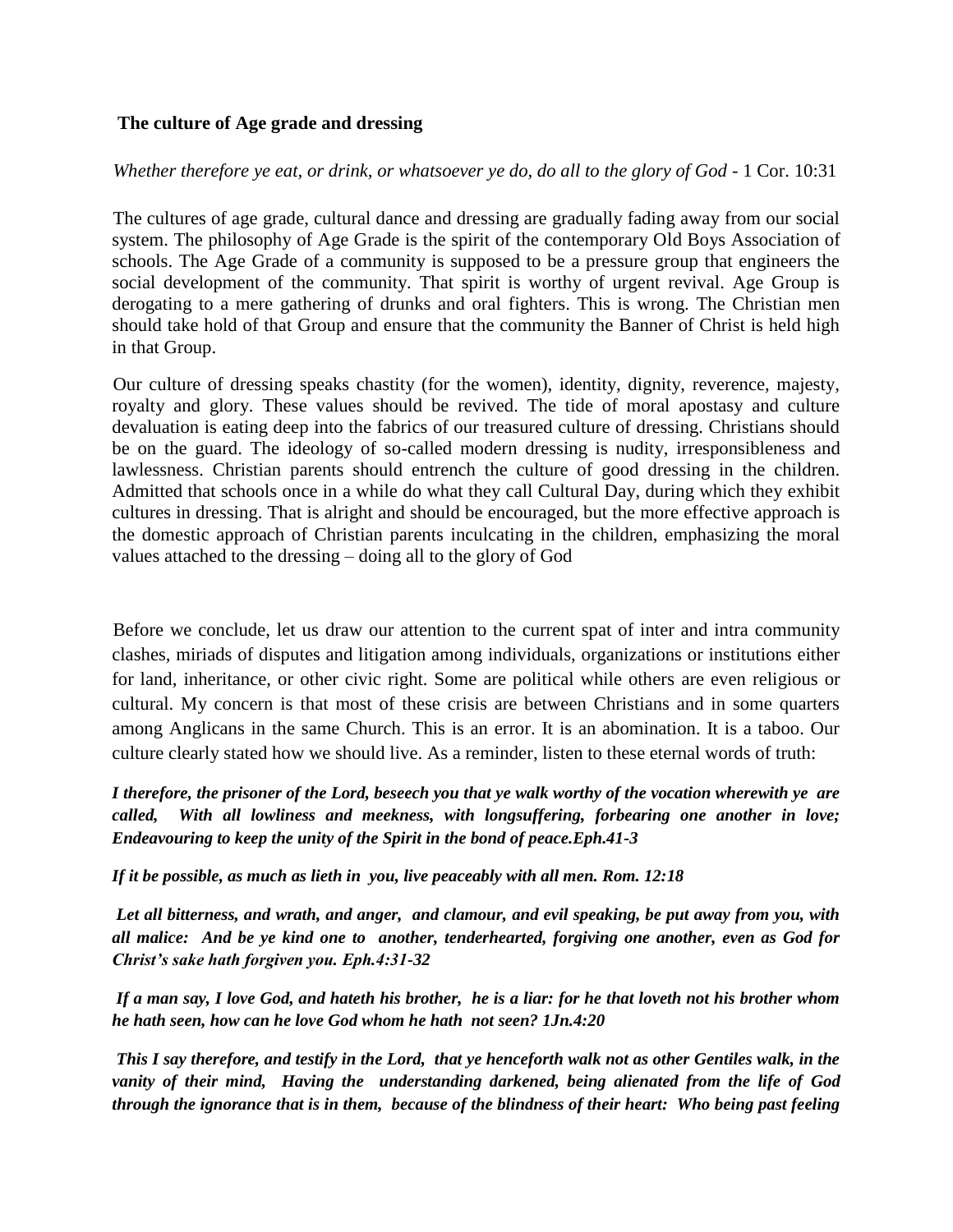*have given themselves over unto lasciviousness, to work all uncleanness with greediness. But ye have not so learned Christ; Eph.4:17-20*

## **CONCLUSION**

Let me conclude this address by drawing our attention to Paul's admonition in 2 Corinthians 7:1, *"Let us purify ourselves from everything that contaminates body and spirit, perfecting holiness out of reverence for God."*

That is to say, the Christian's attitude to culture should be such that glorifies God and the believer should not unequally yoke himself with unbelievers in the name of culture. However, the good aspects of our culture should be preserved and promoted to enhance our identity, dignity, uniqueness and above all, the glory of God expressed in our culture. That is the Biblical ground for the Christian's faith and culture.

Brethren, as our resolve to lift up the banner of Christ wherever we are, let's take Abu 224.

## **Guzo, Guzoro Jisos...**

- 1. Guzo, guzoroJisus, Ndi-aghankeobe! Bulieokoloto- Ya K'ogharihuiyi. Si nanmeri rue nmeri O gedundi'agha- Ya; K'O we kpochapund'iro, GhoOny'isin'ezie.
- 2. Guzo,guzoroJisus! Nuruudaopi, Puan'ok'ogun'ubochi Nkeotuto- Yanka. Unundi-dike, so Ya Imegidend'iro; Ebeih'ize-ndudi K'ike-unuputa!
- 3. Guzo, guzoroJisus Nanin'ikenke- Ya! Atukwasila obi N'ikenk'anu-aru. Yir'ih'aghaChineke, Nechenchen'ekpere; Eb'oludim'ob'egwu, Aghalainoya!
- 4. Guzo, guzoroJisus! Ogugadinw'oge; Ta k'uzu-aghanatu, Echib'abunmeri. Onyenemer'emeri